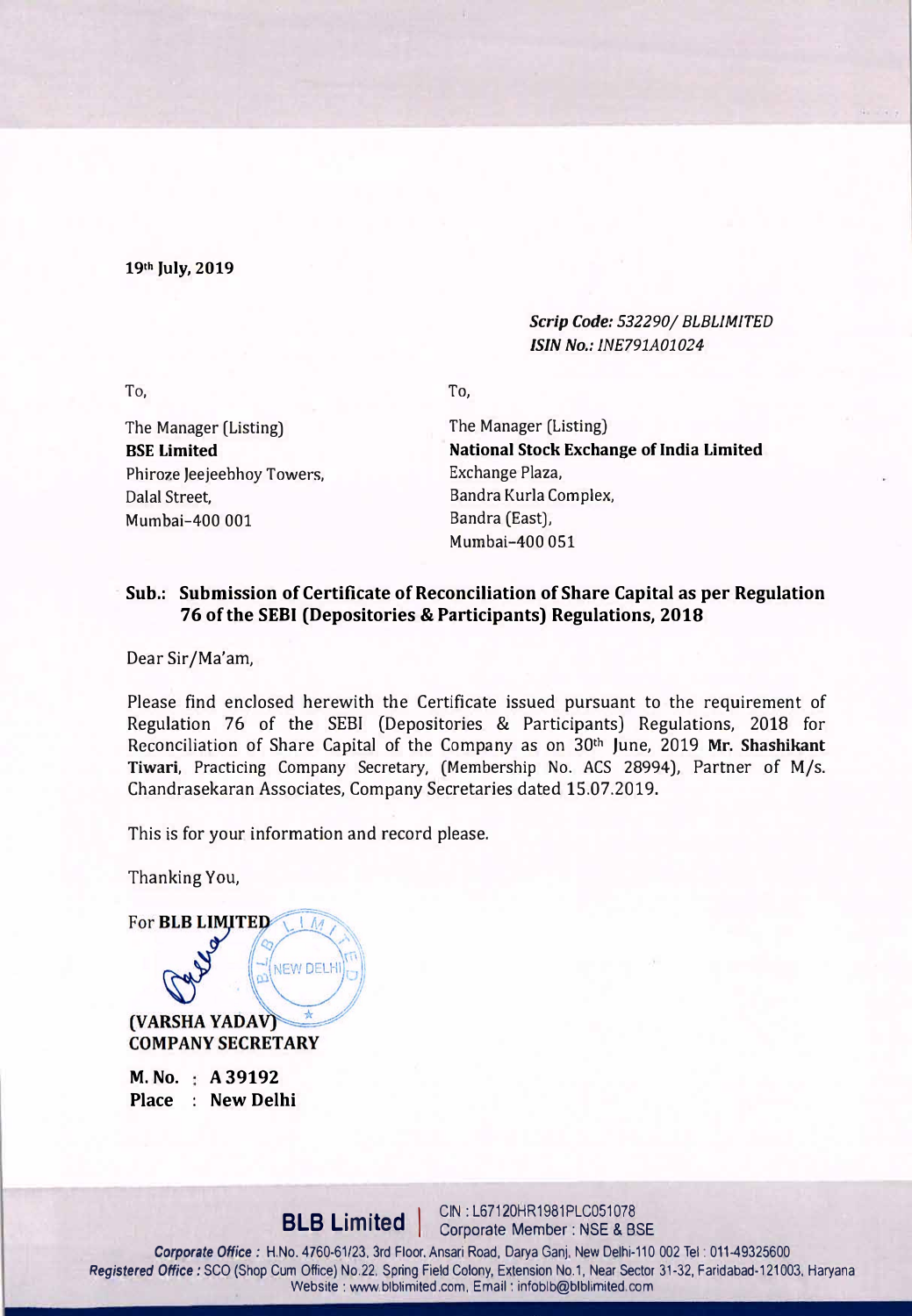

Corporate Actions; Concrete Solutions @

# CHANDRASEKARAN ASSOCIATES®

**COMPANY SECRETARIES** 

The Board of Directors **BLB Limited** SCO (Shop Cum Office) No. 22 Spring Field Colony, Extension, No. 1,

Near Sector 31-32 Faridabad - 121003, Haryana

**RECONCILIATION OF SHARE CAPITAL AUDIT REPORT**<br>[pursuant to Circular No. D&CC/FITTC/CIR-16/2002 dated December 31, 2002] & Regulation 76 of SEBI (Depositories & Participants) Regulations, 2018.

We have examined the registers, records and documents of M/s. BLB Limited for the quarter ended on 30th June, 2019 as maintained by M/s. Abhipta Capital Limited, the Registrar and Share Transfer Agent of the Company. In our opinion and to the best of our knowledge and according to the information and explanation given to us and as shown by the records examined by us, we hereby submit our reconciliation of share capital audit report for the aforesaid quarter as under:

|                | For Quarter Ended:                                                    |                                |                                                    |                                          |                                                                                                                          |                                                                                                        |                                                    |
|----------------|-----------------------------------------------------------------------|--------------------------------|----------------------------------------------------|------------------------------------------|--------------------------------------------------------------------------------------------------------------------------|--------------------------------------------------------------------------------------------------------|----------------------------------------------------|
| 2              | ISIN:                                                                 |                                |                                                    |                                          | 30.06.2019                                                                                                               |                                                                                                        |                                                    |
| 3.             | Face Value:                                                           |                                |                                                    | INE791A01024                             |                                                                                                                          |                                                                                                        |                                                    |
| 4.             | Name of the Company:                                                  |                                |                                                    |                                          | Re. 1/-each                                                                                                              |                                                                                                        |                                                    |
| s              | Registered Office Address:                                            |                                |                                                    |                                          | M/s BLB Limited                                                                                                          |                                                                                                        |                                                    |
|                |                                                                       |                                |                                                    |                                          | SCO (Shop Cum Office) No. 22,<br>Spring Field Colony, Extension, No. 1,<br>Near Sector 31-32 Faridabad - 121003, Haryana |                                                                                                        |                                                    |
| $\delta$       | Correspondence Address:                                               |                                |                                                    |                                          | H. No. 4760-61/23, 3rd Floor<br>Ansari Road, Darya Ganj,                                                                 |                                                                                                        |                                                    |
| $\overline{2}$ | Telephone & Fax Nos.:                                                 |                                |                                                    |                                          | New Delhi-110002                                                                                                         |                                                                                                        |                                                    |
|                |                                                                       |                                |                                                    |                                          | (T) 011 - 49325600                                                                                                       |                                                                                                        |                                                    |
| 巨              | Email address:                                                        |                                |                                                    | (F) 011 - 49325637                       |                                                                                                                          |                                                                                                        |                                                    |
| 9              |                                                                       |                                |                                                    | asbib@btblimited.com                     |                                                                                                                          |                                                                                                        |                                                    |
|                | Names of Stock Exchanges where the<br>Company's Securities are listed |                                |                                                    |                                          | (I) National Stock Exchange of India Limited<br>(II) BSE Limited                                                         |                                                                                                        |                                                    |
|                |                                                                       |                                |                                                    |                                          | Number of<br>shares                                                                                                      | % of Total Issued<br>Capital                                                                           |                                                    |
| 10             | Issued Capital:                                                       |                                |                                                    |                                          | 52865258                                                                                                                 |                                                                                                        | 100.00                                             |
| 11             | Listed Capital:                                                       |                                |                                                    | 52865258                                 | 100.00                                                                                                                   |                                                                                                        |                                                    |
| 12             | Held in dematerialised form in CDSL:                                  |                                |                                                    |                                          | 6922408                                                                                                                  | 13.09                                                                                                  |                                                    |
| 13             | Held in dematerialised form in NSDL:                                  |                                |                                                    |                                          | 45129338                                                                                                                 | 85.37                                                                                                  |                                                    |
| 14             | Physical:                                                             |                                |                                                    | 813512                                   | 1.54                                                                                                                     |                                                                                                        |                                                    |
| 15<br>16       |                                                                       | Total No. of Shares (12+13+14) |                                                    |                                          | 52865258                                                                                                                 |                                                                                                        | 100.00                                             |
|                | Reasons for difference if any, between (10811),<br>(10815), (11815)   |                                |                                                    | Not Applicable                           |                                                                                                                          |                                                                                                        |                                                    |
| 17             |                                                                       |                                |                                                    |                                          |                                                                                                                          | Certifying the details of changes in share capital during the quarter under consideration as per Table |                                                    |
|                | Particulars***                                                        | No. of<br><b>Shares</b>        | Applied/<br>Not<br>Applied<br>for listing (Specify | Listed on<br>Stock<br>Exchange<br>Names) | whether<br>Intimated to<br>CDSL                                                                                          | whether intimated to<br><b>NSDL</b>                                                                    | In-prin.<br>Appr.<br>Pending<br>for SE<br>(Specify |
|                | NIL                                                                   | NIL                            | NTL.                                               | NIL                                      | NIL.                                                                                                                     | NIL.                                                                                                   | names)<br>NIL                                      |
|                | TYS Dichbe Dame                                                       | are.                           |                                                    |                                          |                                                                                                                          |                                                                                                        |                                                    |

s, Bonus, Preferential Issue, ESOPs, Amalgamation, Conversion, Buyback, Capital Reduction, Forfeiture, Any other (to specify).



11-F, Pocket-IV, Mayur Vihar Phase-I, Delhi-110 091. Phone: 2271 0514, 2271 3708, E-mail: info@cacsindia.com, visit us at: www.cacsindia.com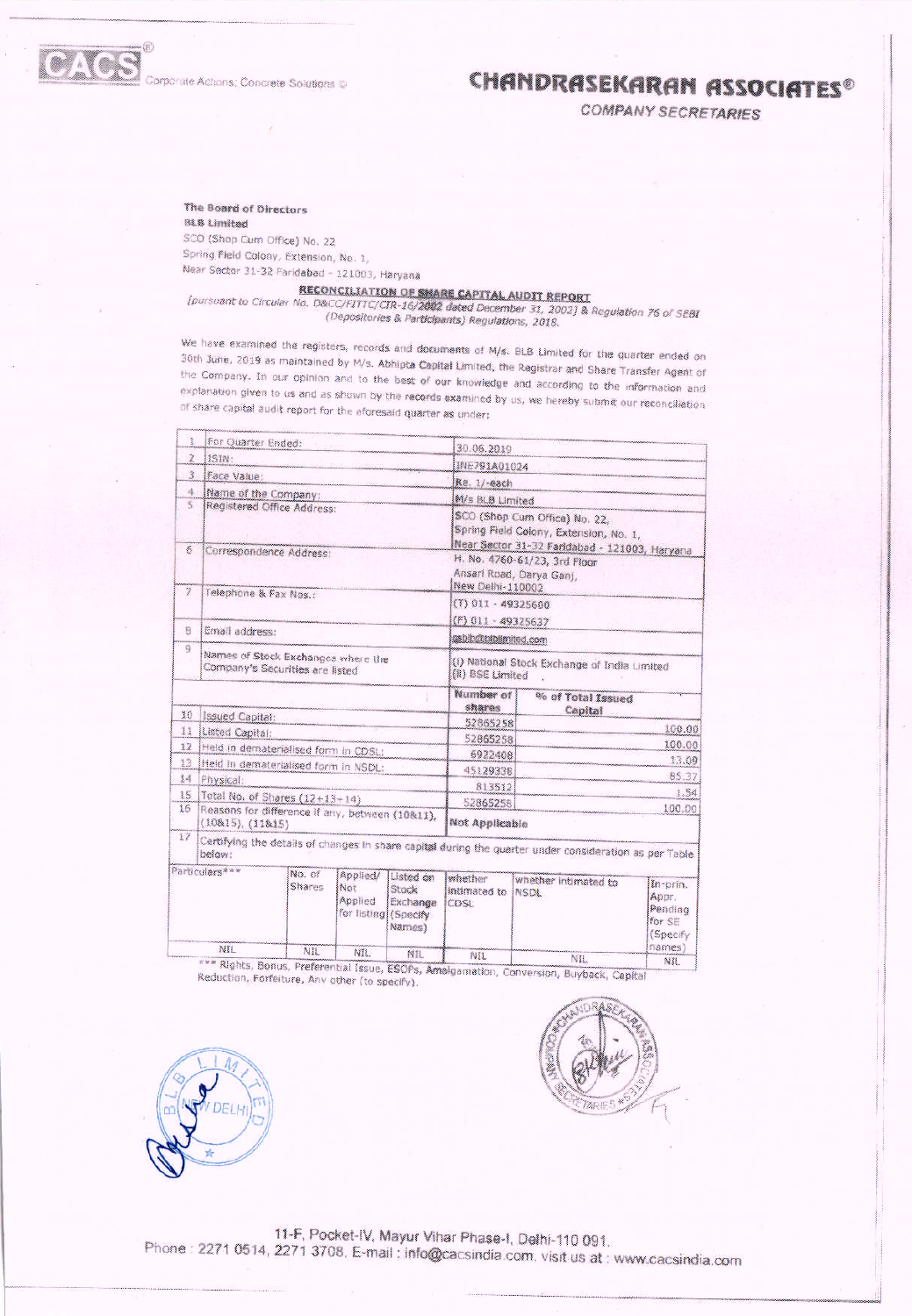CHANDRASEKARAN ASSOCIATES

Continuation.........................

| 18       | Register of Members is updated (Yes/No)                                                                                                                        |                  | Yes                                                                                                                                                                                              |  |  |
|----------|----------------------------------------------------------------------------------------------------------------------------------------------------------------|------------------|--------------------------------------------------------------------------------------------------------------------------------------------------------------------------------------------------|--|--|
| 19       | Reference of previous quarter with regard to<br>excess dematerialised shares, if any:                                                                          |                  | NIL.                                                                                                                                                                                             |  |  |
| 20       | Has the company resolved the matter mentioned<br>in point no. 19 above in the current quarter? if<br>not, reason why?                                          |                  | NIL                                                                                                                                                                                              |  |  |
| 21       | Mentioned the total no, of requests, if any,<br>confirmed after 21 days and the total no. of<br>requests pending beyond 21 days with the<br>reasons for delay: |                  | NIL                                                                                                                                                                                              |  |  |
|          | No. of request<br>Total No. of<br>demat requests                                                                                                               | No. of<br>Shares | Reason for delay                                                                                                                                                                                 |  |  |
|          | NIL<br>NIL:                                                                                                                                                    | NIL              | NA                                                                                                                                                                                               |  |  |
| 22       | Name, Address, Telephone & Fax No. of the<br>Compliance Officer of the Company.                                                                                |                  | Ms. Varsha vadav<br>Company Secreatry and Compliance Officer<br>H. No. 4760-61/23, 3rd Floor<br>Ansari Road, Darya Ganj<br>New Delhi - 110002<br>(T) 011 - 49325600<br>$(F)$ 011 - 49325637      |  |  |
| 23       | Name, Address, Telephone & Fax No. of the<br>Practising Company Secretary                                                                                      |                  | Chandrasekaran Associates,<br>Company Secretaries<br>11F, Pocket-IV, Mayur Vihar-I, Delhi -110091<br>(T) 011 - 22710514<br>011 - 22713708                                                        |  |  |
| $24^{1}$ | Appointment of common agency for<br>share registry work                                                                                                        |                  | Reg. Office: Abhipra Capital Limited<br>GF-58-59. World Trade Centre,<br>Barakhamba Lane, New Delhi-110001<br>Corporate Office: Abhipra Complex, A-387<br>Dilkhush Indi. Area. G.T. Karnal Road, |  |  |
| 25       | Any other detail that the auditor may like to<br>provide. (e.g. BIFR company, delisting from SE,<br>company changed its name etc.)                             |                  | Azadpur, Delhi-110033<br>NIL.                                                                                                                                                                    |  |  |

Chandrasekaran Associates<br>Company Segretaries ASEKARA w.  $\mu$  $\mu$ **MEIVOELHI Mikant Tiwari** Partner<br>Partner<br>CP No. 13050

Place: Delhi<br>Date:  $15/07/2019$ 

(NEW DELHI)